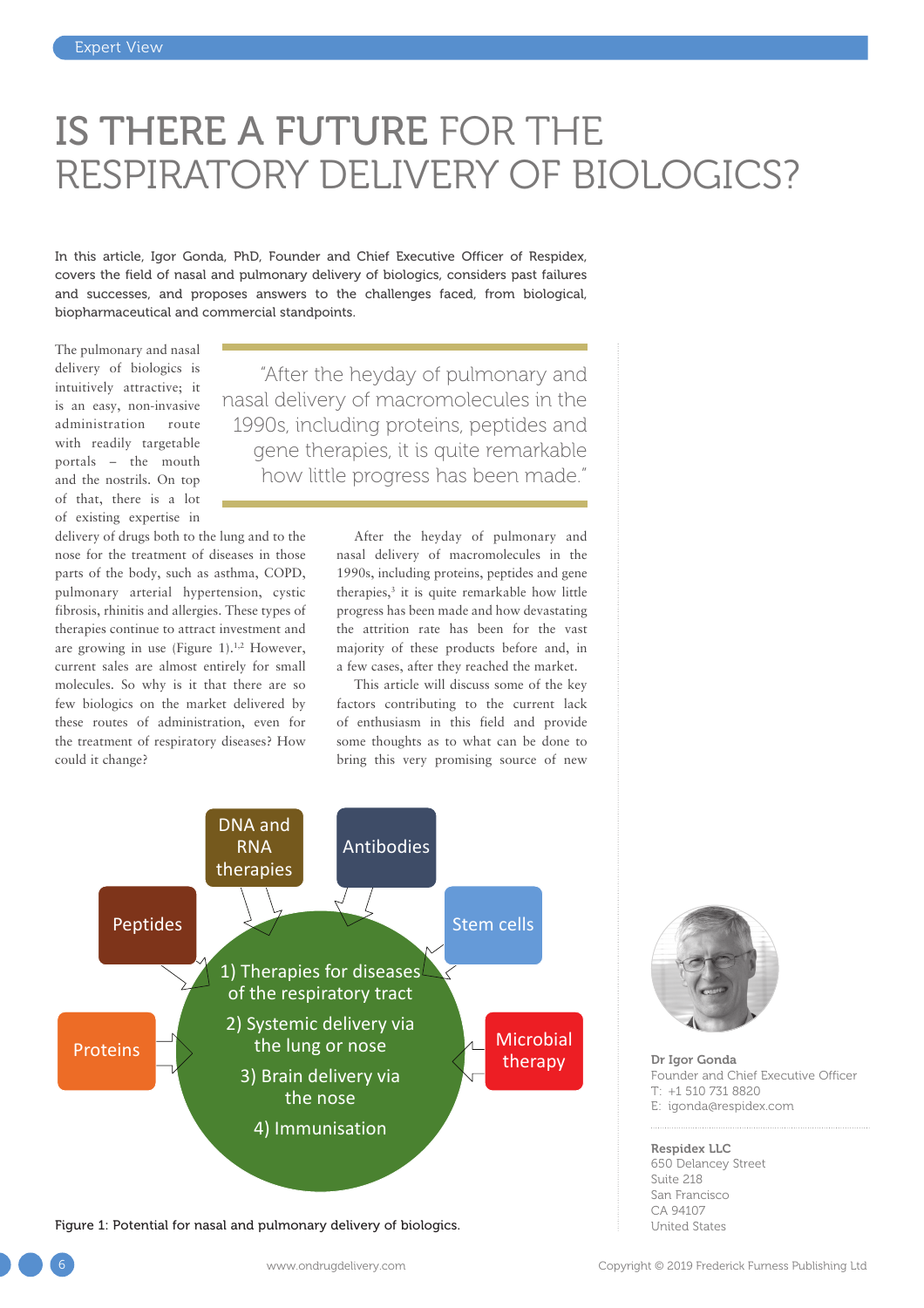therapeutics back on the stage to lead to attractive prophylaxis and treatment for a number of serious diseases.

## BIOLOGICAL BARRIERS TO EFFECTIVE RESPIRATORY DELIVERY

The respiratory tract is the only part of the body which must be in continuous contact with the environment for us to survive. It is therefore not surprising that, in order for it to continue functioning over the course of many years, it has a multitude of protective mechanisms that act as barriers to entry of foreign materials, as well as other mechanisms that act to remove such materials should they penetrate beyond these barriers. Understanding the nature of these mechanisms and our ability to overcome them, or use them to our advantage, is therefore important.

#### **Barriers Prior to Deposition**

It goes almost without saying that orally or nasally inhaled substances cannot reach those parts of the respiratory tract that are not ventilated. This is particularly important to consider in the context of obstructions of the respiratory tract, be it "stuffy nose", or the presence of permanent or reversible airway obstructions in asthma and COPD. Combinations of drug, such as decongestants, bronchodilators, mucolytics, and non-drug therapies, such as physiotherapy, prior to biologic delivery, are examples of how some of these reversible obstacles can be overcome.

The human nasopharynx and oropharynx are especially efficient at filtering out large "non-respirable" particles. In the case of the nasopharynx, no matter whether the purpose is the delivery of drugs to the nose for local therapeutic treatment, or via the nose into the systemic circulation or the

> "For bolus aerosols, placing of the bolus at the beginning of a slow inspiration and then chasing it with clean air provides the maximum probability of deposition in the distal airways and the alveoli."

brain, this highly efficient filter is the desired "barrier" and the target for the therapy.

Delivering large particles, or jets of fluid at high velocities, will maximise nasal deposition – and minimise the possibility of undesirable passage to the airways and beyond. However, the nose is anatomically complex and such a simplistic approach is far from able to achieve optimum targeting of various parts of the nose that may have different functions of therapeutic interest.<sup>4</sup>

A considerable number of studies have been done on preferential targeting to different parts of the nose.<sup>5,6</sup> For example, delivery of substances via the olfactory nerve into the brain requires delivery to the posterior upper nasal cavity.<sup>7</sup> Furthermore, it is not always clear what roles different parts of the nasal cavity have in terms of the desirable versus undesirable biological effects. Vaccination via the nose is likely to require targeting the dendritic cells, but their location appears to be mobile and also dependent on the disease and its treatment.<sup>8</sup>

Deposition of orally inhaled therapeutics in the mouth is invariably wasteful, except in relatively rare situations when the oral cavity is the therapeutic target. Because of the complex and dynamic anatomy of oropharynx, deposition there is also the most likely cause of intra- and inter-individual variability in lung delivery. Therefore, minimising deposition in the oropharynx is important for drugs where efficiency and precision of delivery matter. Depending on their aerodynamic properties, particles and droplets that penetrate these initial obstacles will deposit by impaction, interception (in the case of elongated particles), sedimentation and diffusion. If the residence time is insufficient for diffusion and sedimentation of the smallest particles to the walls of the respiratory tract, then they may be exhaled.

There has been extensive research on preferential targeting to different parts of respiratory tract. The key control parameters are the aerodynamic size distribution of the particles carrying the drug, the inspiratory flow rate and inspired volume. For bolus aerosols, placing of the bolus at the beginning of a slow inspiration and then chasing it with clean air provides the maximum probability of deposition in the distal airways and the alveoli. This very large absorptive surface area is ideal for systemic absorption of macromolecules, provided the carrier particles have small enough aerodynamic diameters (<3 µm) to escape inertial deposition in the oropharynx and large airways. Adequate

time (approximately 10 s) is required for breath-holding to maximise the deposition of these particles by sedimentation and diffusion. Alternatively, hygroscopic growth of particles was proposed as a mechanism to inhale initially small particles that will then grow by absorbing moisture to maximise their deposition in distal parts of the respiratory tract.<sup>9</sup>

#### **Post-deposition Mechanisms**

The complexity of delivering therapeutics to the nose is due both to its anatomy and multiple mechanisms affecting the transport of drugs through it. Even the same anatomical region may handle particles deposited in adjacent places differently.<sup>10</sup>

In the anterior part of the nasal cavity, the material may drop out from the nose, it may be stationary for a prolonged period or it may be translocated into the posterior cavity and ultimately be swallowed. Depending on the properties of the therapeutic, parallel processes of absorption and metabolism may be taking place as well.<sup>11</sup> For large molecules, absorption from the nose is relatively slow while the aforementioned mechanisms are quite fast. Therefore, to maximise the therapeutic activity in the nose, or to achieve efficient absorption into the systemic circulation, the means to increase the residence time in the nose and to prevent unproductive elimination needs to be proactively sought. Most efforts in this area have involved the use of bio-adhesive drug carriers.<sup>10,12</sup>

The nasal cavity has extensive intraand extra-cellular enzymatic activity, containing both peptidases and proteases. Studies with peptides showed that, by using peptide inhibitors, it is possible to enhance nasal absorption. Indeed, to improve the bioavailability of nasally delivered therapeutics of this nature, enzyme inhibitors paired together with formulations that increase the residence time in the nose may be necessary. Otherwise, even for relatively small peptides, the systemic bioavailability is of the order of approximately  $1\%$ .<sup>12</sup> Biologics that are resistant to enzymatic degradation in the nose are an alternative to the use of enzyme inhibitors.

## **Deposition Of Biologics in the Airways and Alveoli**

Once particles deposit on conducting airways, mucociliary clearance will start translocating them upwards and they may ultimately get swallowed. Macrophages, and possibly other phagocytotic cells, can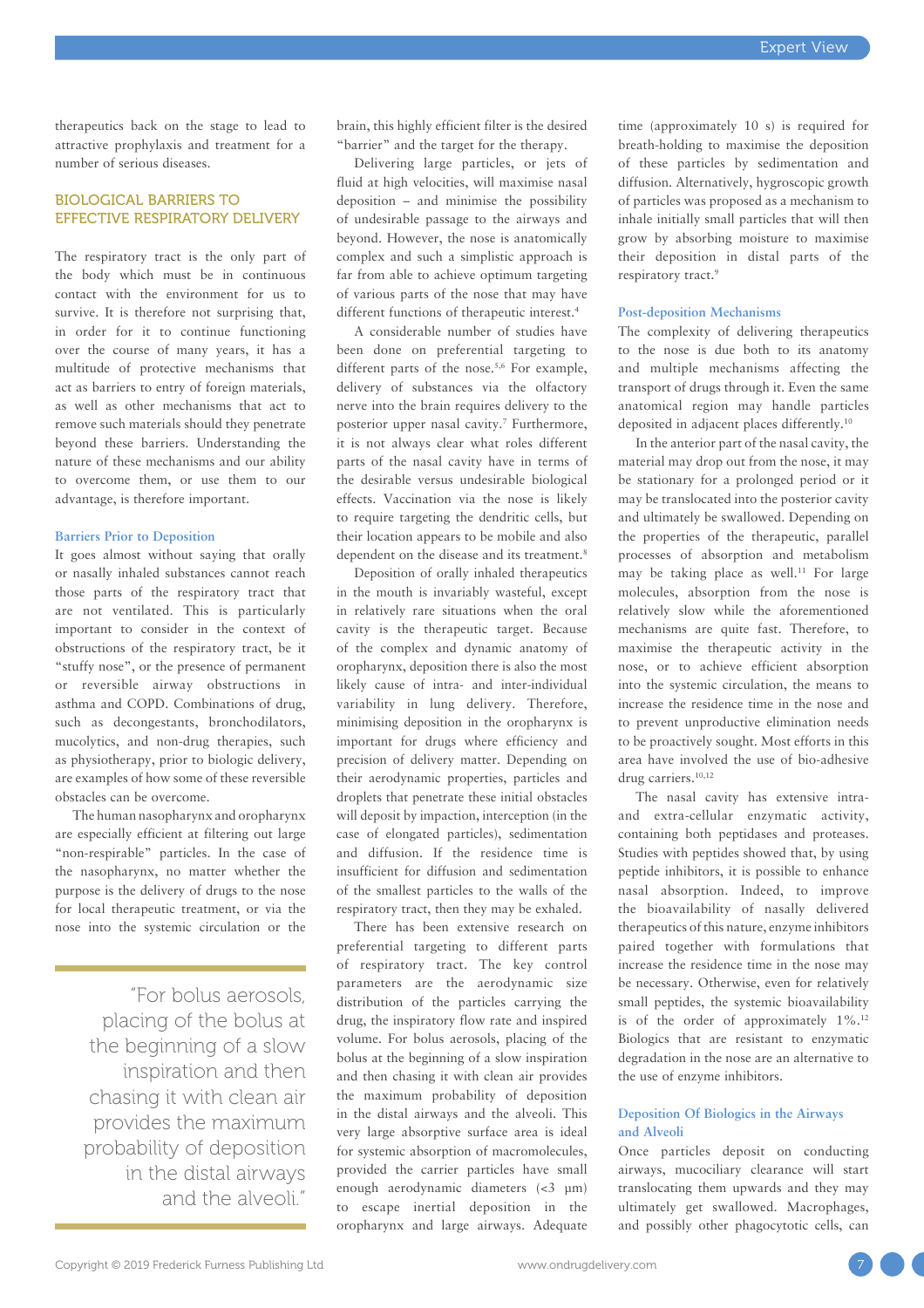"Protection against metabolic activity can be achieved by encapsulation in carriers. Liposomes have the advantage of resembling the natural components of the lung and have been extensively tested in large late-stage clinical trials with small molecules."

also ingest such particles which can be used to our advantage if they are the therapeutic target.

The lung has relatively low metabolic activity compared with the gastro-intestinal tract. The presence of protease activity is generally associated with lung diseases, such as alpha-1 antitrypsin (A1AT) deficiency with absence or abnormally low levels of the natural protease neutraliser A1AT, or in cystic fibrosis, where high levels of proteases are the result of chronic inflammation and infection.

There is evidence from animal studies that peptidase inhibitors increase the bioavailability of inhaled peptides such as insulin and calcitonin delivered to the lung.13,14 Mucociliary clearance is absent from alveoli but alveolar macrophages can phagocytose particles there.

These removal mechanisms compete against the biologics' intended therapeutic activities, be it binding to receptors within the respiratory tract, or absorption. Protection against metabolic activity can be achieved by encapsulation in carriers. Liposomes have the advantage of resembling the natural components of the lung and have been extensively tested in large latestage clinical trials with small molecules.<sup>15,16</sup>

# MARKET BARRIERS TO DELIVERY OF BIOLOGICS

#### **Cost**

Most biologics are much more expensive to manufacture than small molecules. The low systemic bioavailability of the nasal and pulmonary routes requires much higher doses than injections, which for costly biologics may render these administration modes less attractive.

In contrast, delivering biologics directly to the sites of therapeutic action in the respiratory tract makes these routes very attractive not just from the cost-of-goods perspective but also to reduce the potential for systemic side effects. An example of such a product is recombinant human DNase for the treatment of cystic fibrosis – one of the few approved inhaled biologics to have achieved sustained success.

#### **Safety**

There have been relatively few studies published on the results of long-term animal and human safety of biologics delivered by inhalation. The concern about carcinogenicity of inhaled insulin expressed by Pfizer with respect to their inhaled product Exubera®, which they dropped and returned to Nektar Therapeutics (San Francisco, CA, US),<sup>17</sup> undoubtedly adversely affected not only other inhaled insulin products, but also the whole field of delivery of biologics by inhalation. Although the number of lung cancer cases associated with the use of Exubera (all in smokers) and MannKind's Afrezza® (smokers and non-smokers) has been low, it remains a concern.18,19 To the best of my knowledge, no other biologics have reported carcinogenicity findings during their development or post-approval. The most extensive published animal and human safety studies appear to be for recombinant human DNase.<sup>20</sup> Studies with inhaled proteins suggest generally good safety.<sup>21</sup>

#### **Lacklustre Performance of Marketed Inhaled Insulin Products**

Unfortunately, the widespread exuberance about the market potential for Exubera, the first approved inhaled insulin product, followed by failure to achieve even a small fraction of the sales forecasts had a massive negative impact on the whole field of inhaled delivery of biologics. And, in more recent times Afrezza, the second approved inhaled product, which overcame several of the weaknesses of Exubera (e.g. large inhaler, complicated instructions for use and maintenance) also fell far short of expectations.

There is no single explanation for the commercial disappointments with these products.<sup>18</sup> The common factors for both Afrezza and Exubera were:

• **Fast-acting insulin only.** Since many diabetics need to use both short- and long-acting insulins, neither of these products provided a full solution for patients. Future products of this kind need to look more holistically to solve the patients' needs.

- **The lack of experience.** Patients and their caregivers, as well as the sales and marketing forces behind the products, lacked experience with inhaled products, including the requirements for regular respiratory safety testing and future efforts in this area will require better education of all key stakeholders. First and foremost, the development scientists have to design the new product such that it meets the patients' needs and is more attractive compared with existing therapies, reducing rather than increasing the burden on the patient and the provider.
- **Significant improvement of injectors.** During the development of Exubera and Afrezza insulin, injection device technology saw notable advancement. This is a tough area to deal with, but anticipation of evolutionary improvements in existing products, such as smaller gauge needles, that could then become highly competitive against a revolutionary product, in this case inhaled insulin, before and during development and marketing the product could save a lot of later disappointment.
- **Both products were dry powders, with evidence for respiratory side-effects.** Patients with asthma and COPD were excluded from the labels of both Exubera and Afrezza. Yet, apart from hypoglycaemia, the most common sideeffects were cough and throat pain or irritation. Using formulations and devices that minimise upper and central airway deposition, with compositions that have a low probability of airway irritation, may overcome these issues and possibly improve the uptake of such products.

 An example of such development was AERx iDMS that used an aqueous formulation of insulin delivered with a highly efficient inhaler (Aradigm Corporation, Hayward, CA, US) targeting alveoli with small, nearly monodisperse droplets delivered as a bolus at the beginning of a slow inhalation. These formulations were well tolerated even in patients with asthma and COPD. Whether such attributes will significantly improve market penetration through better tolerability and ability to include patients with such common co-morbidities remains to be seen.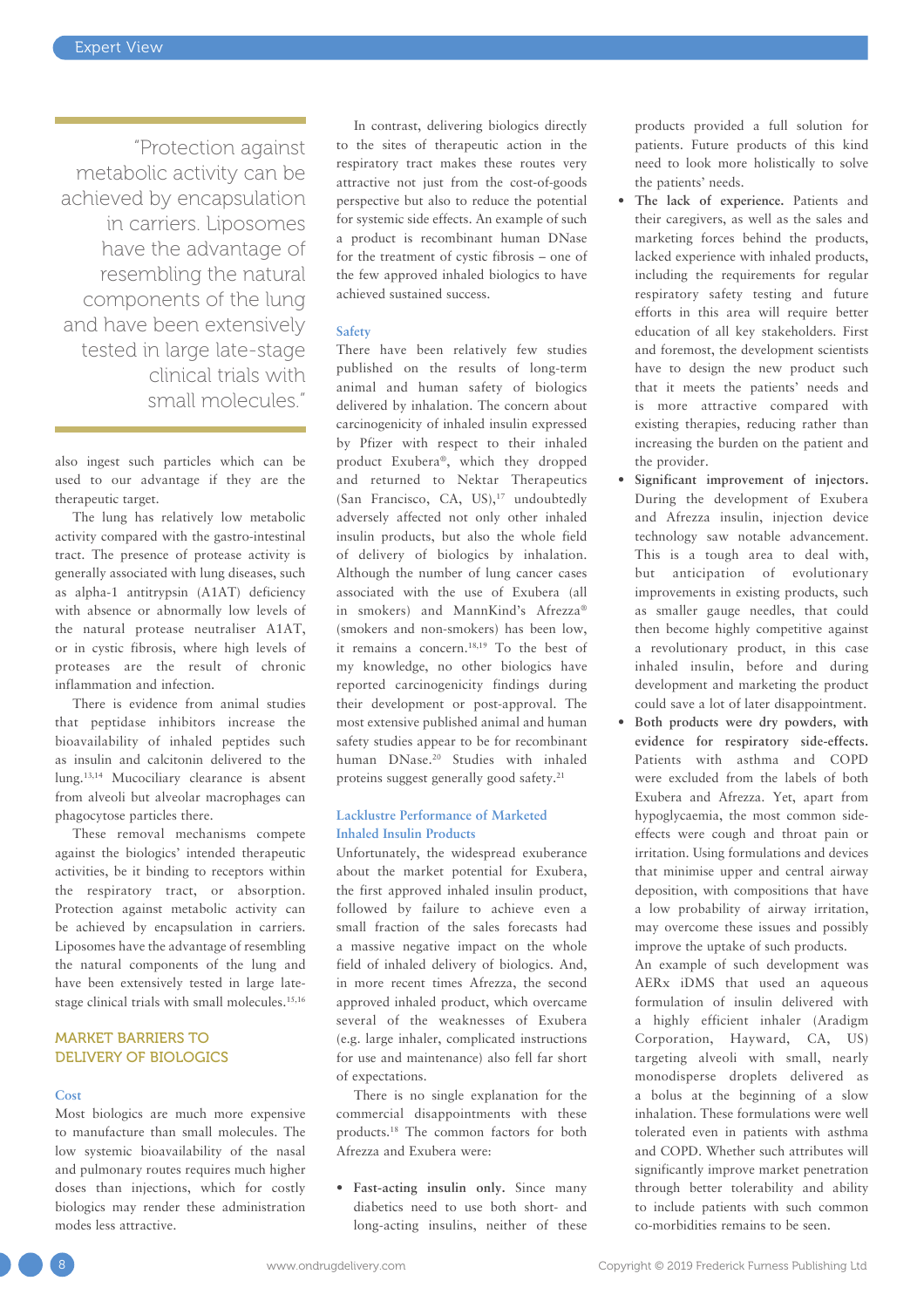#### **Slow Entry of Biosimilars**

One of the commercial drivers for research into the delivery of biologics via pulmonary and nasal delivery was the anticipation of rapid introduction of biosimilar copies of approved biologics. It was expected that, as with small molecules, changes in the route of administration from injections to more convenient, non-invasive methods would provide patient-attractive competitive advantages to the company introducing such a product, as well as the possibility of significant extension of exclusivity through delivery-related patents.

However, the path to biosimilar approvals turned out to be much more complex than for small molecules. In the US, identical copies of existing drug products, i.e. generics, can be approved on the basis of a very much abbreviated approval process, the US FDA's ANDA. Innovative improvements of already approved smallmolecule drugs, such as changing the route of administration from injections to oral or nasal inhalation, can be pursued via the 505(b2) regulatory path that can utilise the existing public information about the drug's safety and efficacy. Such products are often patent-protected and may also gain regulatory exclusivity via other means, such as via an orphan drug designation.

Because of the much increased complexity of biologics, the regulatory rules for biosimilars have taken a long time to evolve and implement. These factors have contributed to a relatively slow entry of such products, especially into the US market. Consequently, neither the originators of the products nor the new entrants have embraced alternative means of delivery, including nasal and pulmonary, to make more competitive "bio-betters". Considering the risk and cost involved with the development of new therapies based on new molecules, and especially on new mechanisms of action, it is possible that biobetters based on more attractive delivery methods will be pursued now.<sup>22</sup>

There is already much concern about the relative cost/benefit of the recent market entries of biologics for the treatment of asthma.<sup>23</sup> This is an obvious area where inhalation products using the same, or similar molecules, delivered directly to the site of action in the respiratory tract, are likely to improve the therapeutic ratio (efficacy/safety) and potentially reduce the cost of raw materials.

#### **Fear of the Unknown**

Development of new products and technologies using pulmonary and nasal routes for biologics is not mainstream pharmaceutical and biotech activity, as the default option remains injectables. Only when it is recognised that locally administered treatment is practically inevitable, as in the case of recombinant human DNase and gene therapies for cystic fibrosis, will these routes be taken to be the first option.

I have a very vivid memory from sitting on a panel of experts on delivery of biologics in the early 2000s at an investors' conference; a senior executive from a large biotech company seriously claimed that pulmonary delivery of biologics was "impossible". Yet, by that time recombinant human DNase was already approved and successful results with inhaled biologics in humans were published in reputable journals. I would not be surprised if that is still a widespread perception outside the close-knit community of respiratory delivery aficionados.

This is not helped by the fact that the causes for some of the very disappointing failures in late stage clinical trials with inhaled biologics were never explained, such as the inhaled gene therapies and Alpha-1 Antitrypsin,<sup>24</sup> or lung surfactant therapies.<sup>25</sup> On the other hand, the low efficacy of recombinant human DNase outside cystic fibrosis is quite well understood and using improved molecules and better prospectively identified

"Development of new products and technologies using pulmonary and nasal routes for biologics is not mainstream pharmaceutical and biotech activity, as the default option remains injectables. Only when it is recognised that locally administered treatment is practically inevitable, will these routes be taken to be the first option."

"Maximising efficiency through the improved delivery of biologic agents to the desired sites and their protection against unproductive elimination is desirable, and there is both extensive expertise and availability of much improved devices and formulations now to help achieve these goals."

patients may make modified recombinant human DNase viable in indications such as COPD.<sup>26</sup>

# **CONCLUSION**

Delivery of several types of biologics via the pulmonary and nasal routes is clearly feasible and may lead to very valuable products for patients whose needs are not met today, or only currently met with a high treatment burden. Maximising efficiency through the improved delivery of biologic agents to the desired sites and their protection against unproductive elimination is desirable, and there is both extensive expertise and availability of much improved devices and formulations now to help achieve these goals.

Previous approvals of injected biologics, taken together with experience with approval processes of current pulmonary and nasal products, will certainly assist in shaping the regulatory paths for these new products. Since it is likely that the control groups in clinical trials will be patients using the existing approved route of administration for the same biologic, enrolment for clinical trials as well as choice of endpoints should be much easier and the risk much lower than for placebo-controlled trials of new drugs or biologics.

But technical optimisation and abbreviated regulatory paths alone will not be a guarantee for success. The development teams working on the next generation of inhaled biologics, especially for those to be used outside respiratory medicine, should learn from